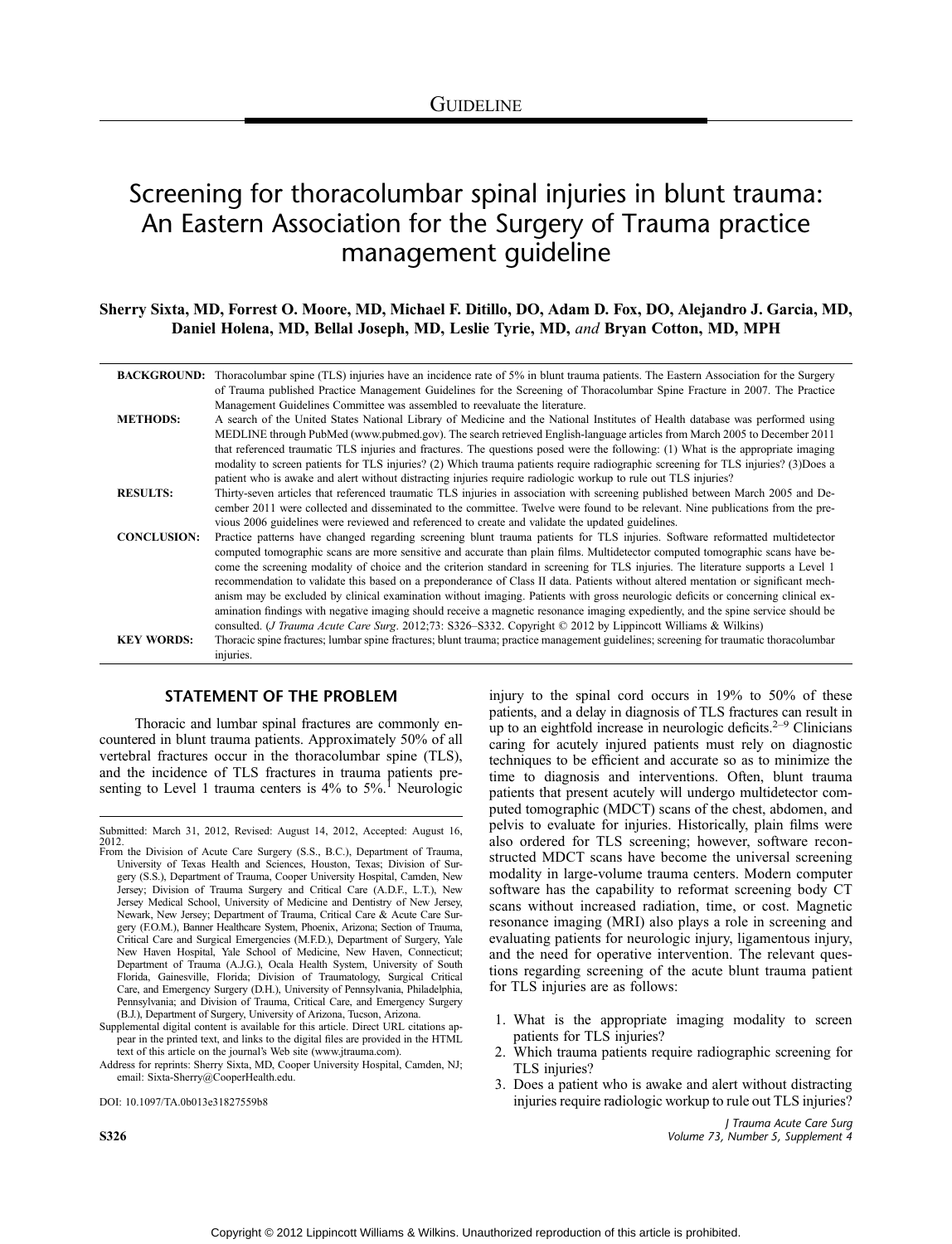## **PROCESS**

# Identification of References

A search of the National Library of Medicine and the National Institutes of Health database and MEDLINE was performed using PubMed ([www.pubmed.gov\)](www.pubmed.gov). The search identified articles in the English language that addressed the screening or identification of TLS injury from March 2005 to December 2011. Articles that were categorized as review articles, letters to the editor, editorials, commentaries, and case reports were excluded from the query. Thirty-seven articles were distributed to the committee. Twelve of those articles were thought to be pertinent to the construction of the updated guidelines. An additional nine articles referenced in the previous Practice Management Guideline (PMG) were referenced to revise and validate the updated guidelines. An evidentiary table was then constructed using the 21 references (Supplemental Digital Content, Table 1 [http://links.lww.com/TA/A201\)](http://links.lww.com/TA/XXX).

#### Quality of the References

Articles were classified in accordance with the Eastern Association for the Surgery of Trauma (EAST) primer on evidence-based medicine that was published in 2000. Articles are categorized as Class I, II, or II.

- Class I: Prospective randomized clinical trial (no class I data exist).
- Class II: Prospective clinical studies or retrospective analyses based on reliable data such as cohort, observational, prevalence, or case-control studies (14 references).
- Class III: Retrospectively collected data based on database or registry review, case series, or expert opinion (7 references).

Recommendations were then classified as Level 1, 2, or 3 according to the following definitions as defined by the EAST primer on evidence-based medicine:

- Level 1: The recommendation is convincingly justifiable based on the available scientific information alone. This recommendation is usually based on Class I data; however, strong Class II evidence may form the basis for a Level 1 recommendation, especially if the issue does not lend itself to testing in a randomized format. Conversely, lowquality or contradictory Class I data may not be able to support a Level 1 recommendation.
- Level 2: The recommendation is reasonably justifiable by available scientific evidence and strongly supported by expert opinion. This recommendation is usually supported by Class II data or a preponderance of Class III evidence.
- Level 3: The recommendation is supported by available data but adequate scientific evidence is lacking. This recommendation is generally supported by Class III data. This type of recommendation is useful for educational purposes and in guiding future clinical research.

#### RECOMMENDATIONS

# Level 1

1. When imaging is deemed necessary, MDCT scans with axial collimation should be used to screen for and

 $\odot$  2012 Lippincott Williams & Wilkins  $\ddot{\text{S327}}$ 

diagnose, as MDCT scans are superior to plain films in identifying TLS fractures.

# Level 2

- 1. Patients with back pain, TLS tenderness on examination, neurologic deficits referable to the TLS, altered mental status, intoxication, distracting injuries, or known or suspected high-energy mechanisms should be screened for TLS injury with MDCT scan.
- 2. ii. In blunt trauma patients with a known or suspected injury to the cervical spine, or any other region of the spine, thorough evaluation of the entire spine by MDCT scan should be strongly considered owing to a high incidence of spinal injury at multiple levels within this population.
- 3. Patients without complaints of TLS pain that have normal mental status, as well as normal neurological and physical examinations may be excluded from TLS injury by clinical examination alone, without radiographic imaging, provided that there is no suspicion of high-energy mechanism or intoxication with alcohol or drugs.

#### Level 3

1. MRI should be considered in consultation with the spine service for MDCT findings suggestive of neurologic involvement and of gross neurologic deficits.

## SCIENTIFIC FOUNDATION

EAST published PMGs for the screening of thoracolumbar spine fracture in 2007. The trend for screening blunt trauma patients for TLS injuries in major trauma centers has transitioned almost exclusively to the use of MDCT scans during the past several years. In addition, 12 new articles regarding screening for TLS injury have been released since the guidelines were published. With the transformation of practice patterns, the evolution of CT technology with regard to accuracy and digital capabilities and the additional publications, a reevaluation of the literature and an update to the previously published guidelines, was essential. The most significant alteration is the elimination of plain radiographs from the screening algorithm for TLS fractures. In accordance, the update endorses the use of MDCT scans for screening as a Level 1 recommendation owing to the preponderance of respective Class II evidence. Furthermore, with the advances in CT software technology and the ability to reconstruct body MDCT scans to screen for TLS injuries, the use of CT scout films was antiquated and therefore removed from the recommendations. Other modifications include the removal of specified highenergy mechanisms as well as recommendations regarding professional authority pertaining to clinical examinations and radiographic interpretation. These recommendations were extracted to comply with strictly evidence-based guidelines.

# MDCT SCAN: THE CRITERION STANDARD FOR SCREENING OF TLS INJURIES

It is the current standard of care at most major trauma institutions to use MDCT scans to image the head, cervical spine, chest, abdomen, and pelvis to diagnose injuries in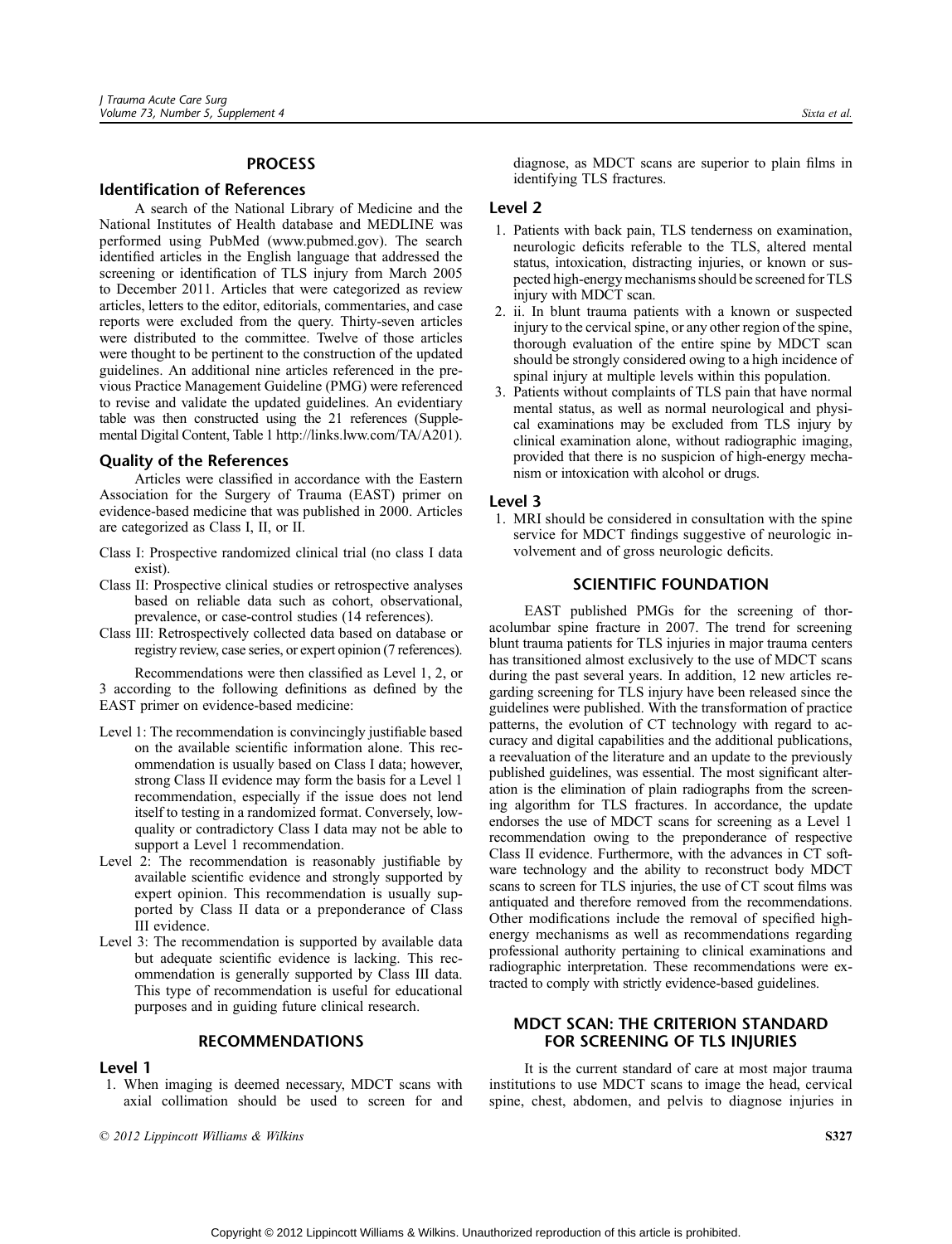patients sustaining blunt trauma. Modern MDCT scanners have detectors that concurrently collect image data from multiple angles. Current software technology allows the collected data to be reformatted or reconstructed to create precise images without the need for additional imaging or radiation to the patient. The quality of the images obtained from the screening body scans, in coordination with the ability to construct sagittal and coronal views of the TLS, provides accuracy that negates the need to repeat focused vertebral imaging. The American College of Radiology Practice Guideline for the Performance of Computed Tomography of the Spine suggests that the CT slice thickness should be no greater than 3 mm for evaluation of the TLS. Diagnostic reconstruction can then be created from these images. Thinner slices can be attained; however, these are more often used for evaluating spinal fusions, lumbar disc space, or facet degeneration.10

Early generation single-slice CT scanners lacked the accuracy to diagnose fractures in the transverse plane. CT scan was historically introduced and promoted as a complementary examination to traditional x-ray films. It was used to visualize the extent and the stability of vertebral fractures in regions where the axis was difficult to appreciate with x-ray films. CT scans could also elucidate regions that were poorly visualized on plain films, in particular the upper thoracic and cervicothoracic junctions. It was additionally useful for identifying fractures that were questionable on plain film. $11-13$  As the use of CT scans to evaluate for TLS fractures increased and the technology and software improved, concerns began to emerge about the inadequacy of plain films. In the early 1990s, Fontijne et al.<sup>11</sup> and Ballock et al.<sup>14</sup> published separate studies that demonstrated a concern for the accuracy of plain radiography in the diagnosis of TLS fractures, and in particular, burst fractures. Ballock et al. reported data that 25% of the burst fractures would have been misdiagnosed as compression fractures by plain films alone.

In 2003, Hauser et al.<sup>15</sup> published prospective data based on 222 patients that had both plain radiography and 5-mm helical CT scan images to evaluate for TLS fractures. The sensitivity of CT scan was 97% compared with 58% for plain radiographs, and chronic fractures could be differentiated from acute fractures. There were no unstable fractures that were missed, and most of the missed fractures were transverse process and spinous process fractures (SPFs). CT scan also significantly decreased the time to TLS clearance from 12 hours to 48 hours to approximately 3 hours with CT scan.

Sheridan et al.<sup>2</sup> also published data in 2003 using  $2.5$ -mm reformatted CT images from scans of the chest, abdomen, and pelvis to evaluate 1,915 patients. Forty-three patients had spinal fractures, and plain films missed 42% of these fractures. The sensitivity for thoracic fractures was 97% for CT scan versus 62% for plain films. For lumbar fractures, the sensitivity was 95% versus 86% for plain films. Of the total 19 fractures that were missed by plain films, 3 fractures (15.7%) were unstable, and the remaining were transverse process or SPFs. Wintermark et al.<sup>16</sup> also showed the sensitivity for diagnosis of unstable fractures by plain film to be 33.3% as compared with 97.2% by 2.5-mm slice CT scan. In 2004, Roos et al.<sup>17</sup> subsequently reported the sensitivity of reformatted CT images with 3-mm slices as 98% with a specificity of 97%.

Herzog et al.<sup>18</sup> published a very eloquent study in 2004 in which 70 blunt polytrauma patients were imaged with conventional radiographs, 5-mm slice CT scan, 3-mm slice CT scan, and then 5-mm and 3-mm slices with multiplanar reconstruction (MDCT scan). The respective sensitivities for thoracic fractures were 57.1%, 85.7%, 100%, 95.2%, and 100%. For lumbar spine fractures, the sensitivities were 75%, 83.3%, 91.7%, 100%, and 100%, respectively. The respective unstable thoracic fracture sensitivity was 57.1%, 85.7%, 85.7%, 100%, and 100%. The unstable lumbar fracture sensitivity was 76.9% for conventional radiographs and 100% for all CT methodology. They concluded that overlapping thin-slice MDCT scans were far superior to conventional radiographs as well as singleslice CT imaging.

Several subsequent studies followed including one by Brandt et al.<sup>19</sup> in 2004. Although the study was retrospective and small in number ( $n = 55$ ), they revealed that 24% of TLS fractures were not seen on plain films and 9% of those missed were unstable vertebral body fractures. Also in 2004, Mejia et al.20 calculated a 59% sensitivity with plain films in comparison with 99% sensitivity with CT scan in 1,576 patients who were screened. Three percent of the fractures that were missed by plain film were considered unstable and required treatment. Berry et al.<sup>21</sup> showed a  $73\%$  versus 100% sensitivity for plain films in comparison with CT. In addition, 16.7% of missed fractures were unstable compression or burst fractures. Antevil et al.<sup>22</sup> calculated a 71% versus 100% sensitivity for plain films in comparison with CT. Smith et al.<sup>23</sup> published a dismal 54% versus 100%, respectively, and also calculated sensitivity for plain film diagnosis of unstable thoracic spine fractures to be only 75%, while plain film sensitivity of unstable lumbar fractures was even less at 63%. More recently, Pouw et al.<sup>24</sup> published a study with 620 patients evaluating pelvic fractures and TLS fractures. The sensitivity of plain films for TLS fractures was only 22%. The sensitivity of fracture identification for vertebral body fractures was 40% for thoracic spine and 76% for lumbar spine.

In summation, the sensitivity of plain films for diagnosing all TLS fractures ranged from 22% to the best published value of 75% in comparison with 95% to 100% in MDCT scans (Table 1). Most fractures missed by plain film imaging were transverse process fractures (TPFs) and SPFs. TPFs have been associated with scoliosis in rare cases, but they do not lead to vertebral column instability and rarely impact therapeutic interventions.<sup>25-27</sup> Providers should recognize that it requires a high energy mechanism to fracture a transverse process. These injuries have a concomitant association with injury to the abdominal viscera, the retroperitoneum, the vertebral column, long bones, the cranium, pelvic fractures, and the genitourinary system.<sup>24,28-30</sup> SPFs can result in vertebral column instability in some circumstances, but most are not clinically relevant.<sup>31,32</sup> TPFs and SPFs can both increase morbidity secondary to pain, muscle spasm, and decreased mobility. However, the most concerning issue regarding the decreased sensitivity of plain films is the number of missed unstable fractures. The publications reviewed classified unstable fractures as those involving the vertebral bodies, namely, compression fractures,

S328 **328 2012** Lippincott Williams & Wilkins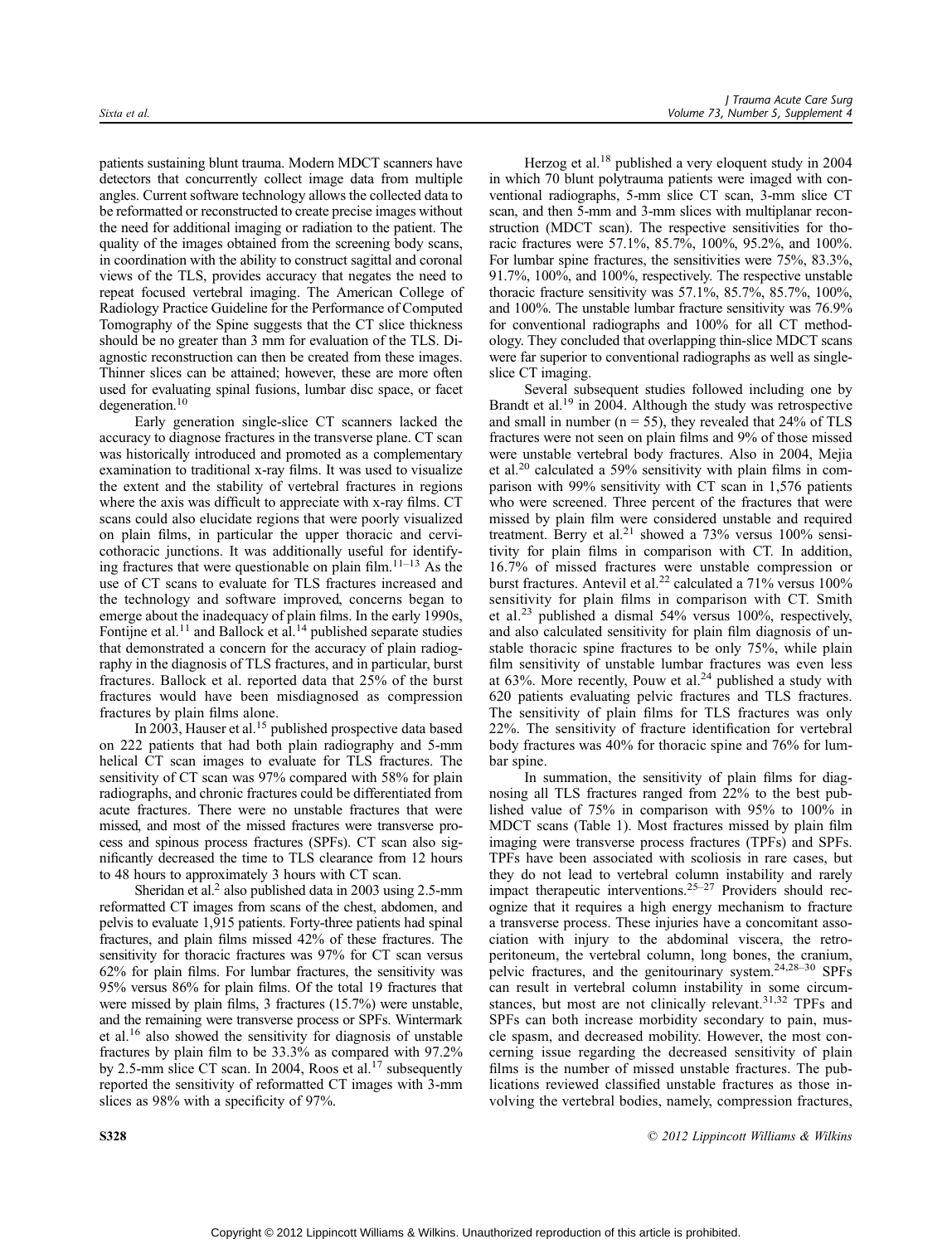| Author       | Year | <b>Class of Data</b> | <b>No. Patients</b> | <b>Sensitivity of</b><br>CT. % | <b>Sensitivity of X-Ray</b><br>Study, % | <b>Sensitivity of CT for</b><br>Unstable Fractures, % | <b>Sensitivity of X-Ray Study</b><br>for Unstable Fractures, % |
|--------------|------|----------------------|---------------------|--------------------------------|-----------------------------------------|-------------------------------------------------------|----------------------------------------------------------------|
| Hauser CJ    | 2004 | П                    | 215                 | 97                             | 58                                      | 100                                                   | 100                                                            |
| Wintermark M | 2003 | П                    | 100                 | 78                             | 32                                      | 97.2                                                  | 33.3                                                           |
| Sheridan R   | 2003 | П                    | 78                  | $95 - 97$                      | $62 - 86$                               | 100                                                   | _                                                              |
| Herzog       | 2004 | П                    | 70                  | 100                            | $57 - 75$                               | 100                                                   | $57 - 77$                                                      |
| Mejia V      | 2004 | П                    | 1,576               | 94–98                          | $58 - 59$                               | 100                                                   | _                                                              |
| Berry GE     | 2005 | Ш                    | 103                 | 100                            | 73                                      | 100                                                   | 93                                                             |
| Antevil JL   | 2006 | Ш                    | 573                 | 100                            | 71                                      | _                                                     | __                                                             |
| Smith R      | 2009 | П                    | 59                  | 89                             | 37                                      | 100                                                   | $63 - 75$                                                      |

|  | TABLE 1. Sensitivity of CT Scan and Plain X-Ray Study for Thoracolumbar Spinal Fractures |
|--|------------------------------------------------------------------------------------------|
|  |                                                                                          |

Chance fractures, and burst fractures that required either surgical intervention or some type of orthotic with follow-up from a spine service. The sensitivity of plain films in diagnosing unstable fractures ranged from 33.3% to 76.9%, and the number of missed fractures that were unstable ranged from 0% in the 2003 study of Hauser et al. to 3%, 9%, 15.7%, 16.7%, and up to 25% in the study of Ballock et al.<sup>14-24</sup>

With the transition to CT scans for screening, concerns have arisen regarding radiation exposure. Hauser et al. reported that when truncal CT scans are used for screening in comparison to multiple region-specific plain radiographs, there is no excess radiation exposure. This study also noted advantages in time to diagnosis as well as cost savings by the elimination of multiple plain radiographs.15,33 Several other studies also addressed radiation, time to diagnosis, and cost analyses and validated the same conclusions.<sup>2,16,21,22</sup>

With the preponderance of Class II evidence supporting the sensitivity of MDCT scan for the diagnosis of TLS fractures, the PMG Committee has established a Level 1 recommendation that MDCT scan should be considered the criterion standard screening modality for TLS injuries in blunt trauma patients.

## INDICATIONS FOR THE SCREENING FOR TLS FRACTURES IN BLUNT TRAUMA PATIENTS

TLS injuries are common in blunt trauma patients. Screening for these injuries is imperative owing to the devastating impact that unrecognized fractures and resultant spinal cord injuries can have on patient outcomes. $2-9$  The indications to scan patients with back pain, point tenderness, neurologic deficit, altered mental status, multiple or distracting injuries, or the presence of other spinal fractures are evident and well documented.<sup>1,3,6,34-37</sup> Multiple studies have also documented the phenomenon of multilevel, noncontiguous spinal fractures. This implies that a fracture identified in any region of the spine, in particular the cervical spine, is an indication for radiologic screening of the entire spine.<sup>3,4,8,35,38-42</sup> The referenced publications do not delineate whether patients were symptomatic with regard to their TLS examination. Therefore, the true incidence of associated TLS fractures in an asymptomatic patient with perhaps an isolated cervical spine fracture is unknown. As with any scenario, clinical judgment, mechanism, and the possibility of a distracting injury must be considered.

Nonspinal traumatic injuries are also associated with TLS fractures, either as a distraction to the physical examination or as a marker of the severity of mechanism.<sup>3,4,6,43-47</sup> There are multiple mechanisms of injury that have been identified as being highly correlative with TLS fractures. These include falls greater than 10 feet, ejection from a motor vehicle, motorcycle crashes, high-velocity injuries, and pedestrians struck by motor vehicles.  $3,4,34,37,43,48-50,66$ 

Patients with alterations in sensorium from traumatic head injury, shock, or intoxication may not have a reliable clinical examination, and therefore, radiologic screening is essential.<sup>1,3,4,34,35,37,43-45,51,52</sup> The majority of the literature supports the notion that TLS fractures may be asymptomatic, yet several studies suggest that clinical examinations can be highly sensitive for patients with reliable physical examinations.<sup>3,4,27,35,37,43,45,52</sup> Terregino et al.<sup>35</sup> found that in conscious patients with a normal mental status and no distracting injuries, the absence of back pain or tenderness had a 95% negative predictive value for TLS fractures. Yet, Sava et al.<sup>53</sup> prospectively compared physical examination findings with plain films in 537 patients with reliable mental status examinations and found clinical examination to be only 80% sensitive in the identification of TLS fractures. Cooper et al.<sup>1</sup> reported a review of 183 TLS fractures in patients who were neurologically intact with a Glasgow Coma Scale (GCS) score between 13 and 15. Thirty-one percent of these patients were recorded as having no pain or tenderness, yet all had fractures. The evidence would suggest that many of these fractures are not truly asymptomatic but rather are occult fractures that are missed owing to the presence of intoxication or an unreliable physical examination.

There is considerable evidence to support the notion of performing radiographic screening on the basis of mechanism alone regardless of clinical examination findings. Anderson et al.38 retrospectively evaluated 310 major TLS fractures to document the correlation of mechanism with TLS fractures despite negative findings on clinical examination. Frankel et al.<sup>34</sup> and Holmes et al.<sup>45</sup> designed separate prospective studies that defined screening criteria for TLS fractures that included mechanism and applied these criteria to 2,884 total patients with blunt traumatic mechanisms. The sensitivity and negative predictive value of their screening criteria was 100%.

The caveat to the preceding studies is that plain films were used as screening for TLS injuries. With the transition to CT scans, it is plausible that the increased sensitivity may

 $\odot$  2012 Lippincott Williams & Wilkins  $\ddot{\text{S329}}$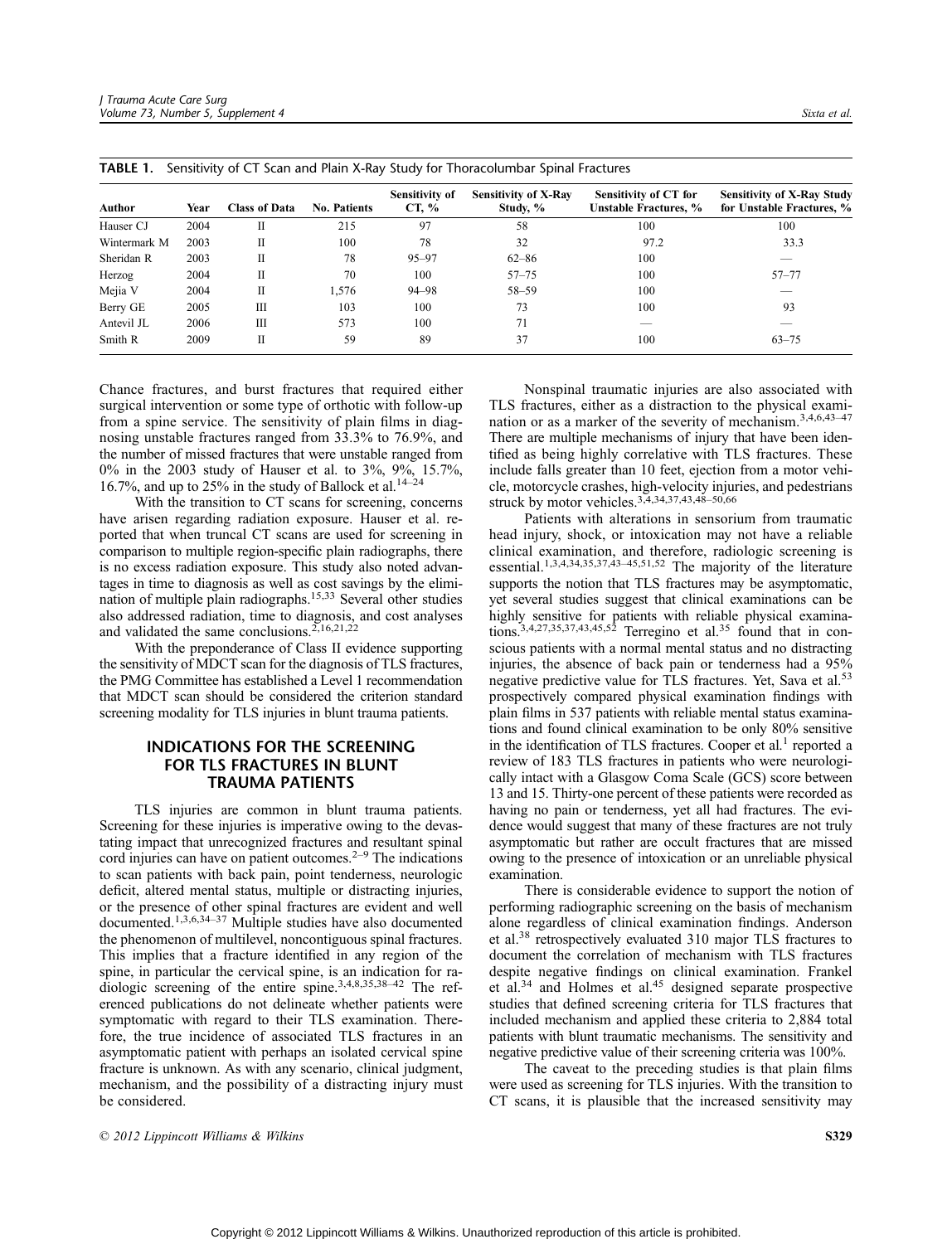result in the diagnosis of occult asymptomatic fractures not previously identified with plain films. In 2011, Inaba et al.<sup>54</sup> published a prospective study on blunt trauma patients with a reliable mental status that received body CT scans, which allowed screening of the TLS. Clinical examination was 48% sensitive for all TLS fractures and 79% sensitive for clinically significant fractures, defined as those requiring an orthotic or surgery. Currently, this is the only known study that compares clinical examination to CT scan findings. Although the data are impressive, the key limitation of this study (as pointed out by the authors in the article) is that globally asymptomatic patients did not receive imaging, regardless of mechanism. This raises the possibility that there may have been even more false-negative examination results than the collected data suggest.

Most blunt trauma patients at major trauma centers receive screening body scans that also evaluate for TLS fractures with MDCT technology. However, there are certainly a significant number of patients who can be excluded for injury by clinical examination. It remains the recommendation of the PMG Guideline Committee based on the reviewed literature that patients with a reliable mental status and negative clinical examination result can be excluded by physical examination without the need for MDCT imaging. However, if a highenergy mechanism is confirmed or suspected, the patient should be screened for TLS injuries via MDCT scan or transferred to a trauma center with MDCT scan capabilities.

## THE ROLE OF MRI IN SCREENING FOR TLS INJURIES

MRI does not currently offer any advantage over CT scans, and it is actually less sensitive with respect to identifying spinal osseous injuries. Although MRI is useful for evaluating marrow edema as in compression fractures, MDCT scan should be obtained first to evaluate for fractures. MRI is more useful to evaluate spinal cord injury, ligamentous injury, hematomas, disk involvement, and facet joint involvement.<sup>55,56</sup> Ligamentous injury of the TLS without fracture is extremely rare, but the phenomenon does exist.<sup>1,2,5,57–59</sup> The indication for MRI of the TLS after blunt trauma includes the evaluation of gross neurologic deficits, MDCT findings suggestive of neurologic involvement, and neurologic examination findings despite the absence of radiographic abnormalities.<sup>6,8,60,61</sup> The thoracolumbar ''burst'' fracture occurs approximately 14% to 48% of the time, and a neurologic deficit is present in 65% of patients. The soft tissue components of the injury, including ligamentous disruption, are not reliably visualized with CT scans and therefore typically warrant an early  $MRI.62-65$  Several studies have demonstrated the deleterious effects of delayed intervention on neurologic outcomes and recovery.<sup>2-9</sup> Therefore, it is the recommendation of the PMG Committee that either the orthopedic or the neurosurgical spine service be consulted on patients with the previously mentioned findings before obtaining an MRI as to not delay potential emergent therapeutic interventions which could be based on physical examination findings alone or MDCT imaging.

#### SUMMARY

There have been no prospective, randomized studies to evaluate the screening of TLS injuries in blunt trauma patients. However, there is significant Class II and Class III data that demonstrate the superior sensitivity of MDCT scan in comparison with plain films for the diagnosis of TLS fractures. Furthermore, there are data that justify concerns regarding the financial implications as well as the radiation exposure involved with using MDCT scans for TLS screening. MDCT scans are the eventual outcome if a TLS injury is diagnosed or even suspected, and most blunt trauma patients already require body CT scans to screen for injuries in the chest, abdomen, and pelvis. MDCT technology has evolved so that modern CT scanners use computer software to reformat axial collimated images into saggital views, coronal views, and threedimensional imaging. This has allowed the single admitting series of CT scans to be reformatted for a more accurate evaluation and diagnosis of TLS injuries. Neither there have been any publications that have addressed long-term follow-up to identify missed TLS injuries nor have there been any studies that have evaluated the incidence of TLS fractures in clinically benign patients with significant mechanisms of injury. Thus, the true incidence of TLS injury is not known. CT scans are not 100% sensitive, but as a whole, the evidence has shown that radiographs of the TLS are inadequate.

The 2012 updated recommendations regarding the screening for thoracolumbar spinal injuries in blunt trauma patients establish that MDCT scans should be considered the criterion standard imaging modality for the screening of TLS injuries. As stated in the previous guidelines, all blunt trauma patients with clinical symptoms, altered mental status, distracting injuries, neurologic deficits, or significant traumatic mechanisms should receive a MDCT scan to evaluate for TLS injuries. If MDCT scans are not available, the practitioner should consider transferring the patient to the closest trauma facility with MDCT scan capabilities. In accordance, patients with normal and reliable examination results, without any evidence or concern for altered mental status, intoxication, or significant mechanism, may be evaluated clinically and excluded from injury without the need for imaging. Practitioners who elect to use plain films for TLS screening should fully acknowledge and accept the limitations of plain films in relation to the clinical scenario, the mechanism, and the evidencebased recommendations that have been extrapolated in this publication.

The PMGs for the screening of TLS injuries in blunt trauma were established to assist practitioners in the screening, diagnosis, and management of TLS injuries in blunt trauma patients. These are evidence-based guidelines that should be used in accordance with clinical judgment. Individual scenarios, resource availability, and clinical variations may need to be taken into consideration when determining ultimate screening algorithms.

# FUTURE INVESTIGATIONS

Future studies should prospectively evaluate blunt trauma patients who have sustained significant mechanisms

S330 **S330 2012** Lippincott Williams & Wilkins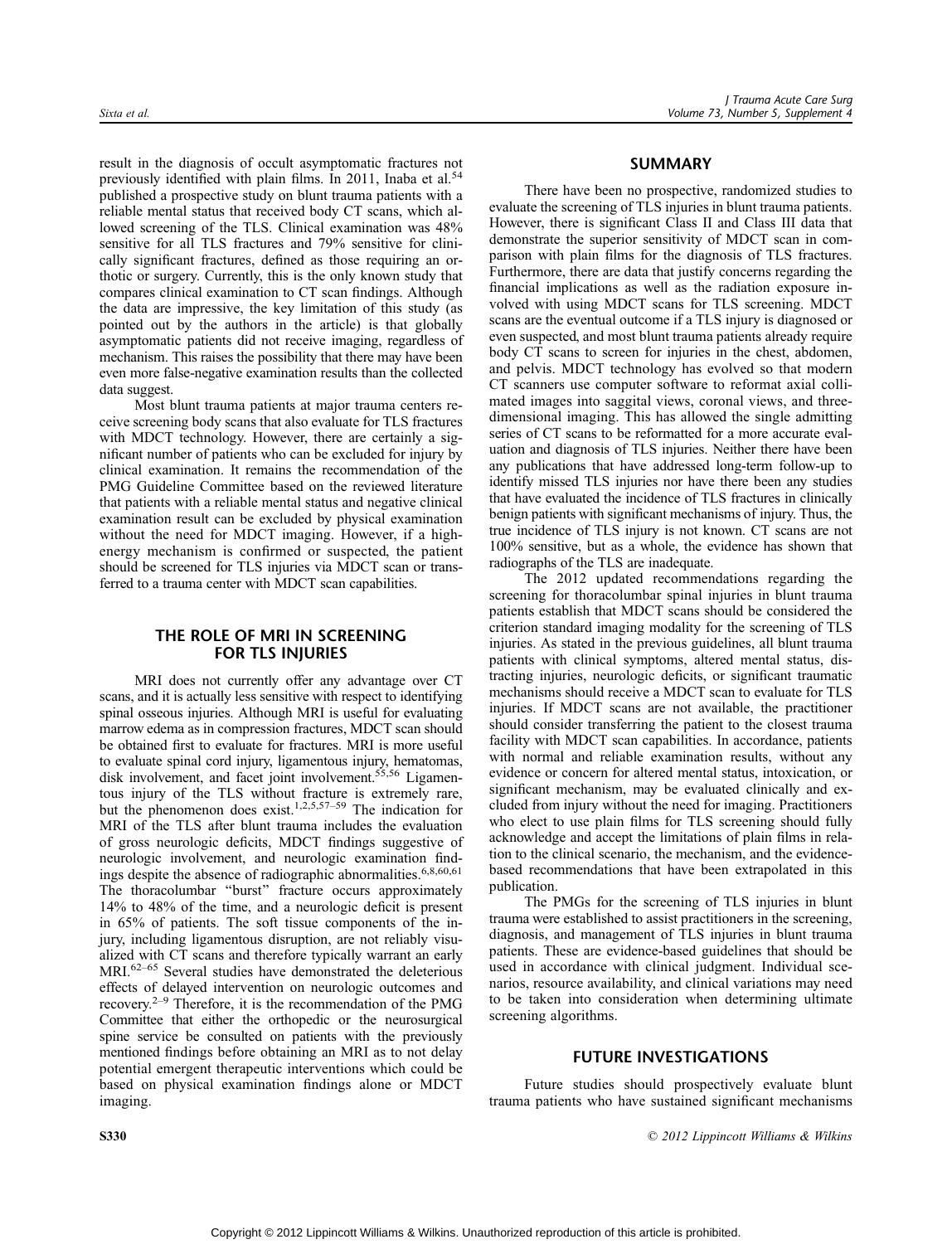with screening MDCT scans, regardless of physical examination findings, to identify the true sensitivity and positive predictive value of the clinical examination as well as the true incidence of TLS injury in blunt trauma patients.

#### **DISCLOSURE**

The authors declare no conflicts of interest.

#### **REFERENCES**

- 1. Cooper C, Dunham DC, Rodrigues A. Falls and major injuries are risk factors for thoracolumbar injuries: cognitive impairment and multiple injuries impede the detection of back pain and tenderness. J Trauma. 1995:38:692-695.
- 2. Sheridan R, Peralta R, Rhea J, Ptak T, Novelline R. Reformatted visceral protocol helical computed topographic scanning allows conventional radiographs of the thoracic and lumbar spine to be eliminated in the evaluation of blunt trauma patients.  $J$  Trauma. 2003;55:665–669.
- 3. Meldon S, Moettus LN. Thoracolumbar spine fractures: clinical presentation and the effect of altered sensorium and major injury. J Trauma. 1995:39:1110-1114.
- 4. Hsu JM, Joseph T, Ellis AM. Thoracolumbar fracture in blunt trauma patients: guidelines for diagnosis and imaging. Injury. 2003;34:426-433.
- 5. Brandser EA, El-Khoury GY. Thoracic and lumbar spine trauma. Radiol Clin North Am. 1997;35:533-537.
- 6. Saboe LA, Reid DC, Davis LA, et al. Spine trauma and associated injuries. J Trauma. 1991;31:43-48.
- 7. Poonnoose PM, Ravichandran G, McClelland RM. Missed and mismanaged injuries of the spinal cord. J Trauma.  $2002;53:314-320$ .
- 8. Reid DC, Henderson R, Saboe L, et al. Etiology and clinical course of missed spine fractures. J Trauma. 1987;27:980-986.
- 9. Levi AD, Hurlbert RJ, Anderson P, et al. Neurological deterioration secondary to unrecognized spinal instability following trauma-a multicentre study. Spine. 2006:35:451-458.
- 10. ACR-ASNR-ASSR-SPR Practice guidelines for the performance of computed tomography (CT) of the spine. The Guidelines and Standards Committees of the ACR Commissions on Neuroradiology and Pediatric Radiology in collaboration with the ASNR, the ASSR, and the SPR. 2011. Available at:<http://www.acr.org/guidelines>. Accessed March 15, 2012.
- 11. Fontijne WPJ, DeKlerk LWL, Braakman R, Stijnen T, Tanghe HLJ, Steenbeek R, van Linge B. CT scan prediction of neurological deficit in thoracolumbar burst fractures. J Bone Joint Surg Br. 1992;74:683-685.
- 12. Post MD, Green BA, Quencer RM. The value of computed tomography in spinal trauma. Spine. 1982;7:417-431.
- 13. Flohr T, Stierstorfer K, Brunder H, Simon J, Polacin A, Schaller S. Image reconstruction and image quality evaluation for a 16-slice CT scanner. Med Phys. 2003;30:832-845.
- 14. Ballock RT, Mackersie R, Abitbol JJ, et al. Can burst fractures be predicted from plain radiographs? J Bone Joint Surg Br. 1992;74:147-150.
- 15. Hauser CJ, Visvikis G, Hinrichs C, Eber CD, Cho K, Lavery RF, Livingston DH. Prospective validation of computed tomographic screening of the thoracolumbar spine in trauma. J Trauma. 2003;55:228-235.
- 16. Wintermark M, Mouhsine E, Theumann N, Mordasini P, van Melle G, Leyvraz PF, Schnyder P. Thoracolumbar spine fractures in patients who have sustained severe trauma: depiction with multi-detector row CT. Radiology. 2003;227:681-689.
- 17. Roos JE, Hilfiker P, Platz A, Desbiolles L, Boehm T, Marincek B, Weishaupt D. MDCT in emergency radiology: is a standardized chest or abdominal protocol sufficient for evaluation of thoracic and lumbar spine trauma? AJR Am J Roentgenol. 2004;183:959-968.
- 18. Herzog C, Ahle H, Mack MG, Maier B, Scwarz W, Zangos S, Jacobi V, Thalhammer A, Peters J, Ackermann H, et al. Traumatic injuries of the pelvis and thoracic and lumbar spine: does thin-slice multidetector-row CT increase diagnostic accuracy? Eur Radiol. 2004;14:1751-1760.
- 19. Brandt MM, Wahl WL, Yeom K, Kazerooni E, Wang SC. Computed tomographic scanning reduces cost and time of complete spine evaluation. J Trauma. 2004;56:1022-1026.
- 20. Mejia VA, Diaz JJ, Guy J, Miller R, May AK, Guillamondegui O, Morris JA. Plain films vs. helical CT for thoracolumbar spine clearance. J Trauma. 2004;57:1376.
- 21. Berry GE, Adams S, Harris MB, Boles CA, McKernan MG, Collinson F, Hoth JJ, Meredith JW, Chang MC, Miller PR. Are plain radiographs of the spine necessary during evaluation after blunt trauma? Accuracy of screening torso computed tomography in thoracic/lumbar spine fracture diagnosis. *J Trauma*. 2005;59:1410-1413.
- 22. Antevil JL, Sise MJ, Sack DI, Kidder B, Hopper A, Brown CV. Spiral computed tomography for the initial evaluation of spine trauma: a new standard of care? *J Trauma*. 2006:61:382-387.
- 23. Smith MW, Reed JD, Facco R, Hlaing T, McGee A, Hicks BM, Aaland M. The reliability of nonreconstructed computerized tomographic scans of the abdomen and pelvis in detecting thoracolumbar spine injuries in blunt trauma patient with altered mental status. J Bone Joint Surg Am. 2009;91:2342-2349.
- 24. Pouw MH, Deunk J, Brink M, Dekker HM, Kool DR, van Vugt AB, Edwards MJR. Is a pelvic fracture a predictor for thoracolumbar spine fractures after blunt trauma?  $J$  Trauma. 2009;67:1027-1032.
- 25. Gilsanz V, Miranda J, Cleveland R, Willi U. Scoliosis secondary to fractures of the transverse processes of lumbar vertebrae. Radiology. 1980; 134:627-629.
- 26. Tewes DP, Fischer DA, Quick DC, Zamberletti F, Powell J. Lumbar transverse process fractures in professional football players. Am J Sports Med. 1995:23:507-509.
- 27. Homnick A, Lavery R, Nicastro O, Livingston DH, Hauser CJ. Isolated thoracolumbar transverse process fractures: call physical therapy, not spine. J Trauma. 2007;63:1292-1295.
- 28. Miller CD, Blyth P, Civil ID. Lumbar transverse process fractures-a sentinel marker of abdominal organ injuries. Injury. 2000;31:773-776.
- 29. Krueger MA, Green DA, Hoyt D, Garfin SR. Overlooked spine injuries associated with lumbar transverse process fractures. Clin Orthop Relat Res. 1996;327:191-195.
- 30. Patten RM, Gunberg SR, Brandenburger DK. Frequency and importance of transverse process fractures in the lumbar vertebrae at helical abdominal CT in patients with trauma. Radiology. 2000;215:831-834.
- 31. Denis F. The three column spine and its significance in the classification of acute thoracolumbar spinal injuries. Spine. 1983;8:817-831.
- 32. Chance CQ. Note on a type of flexion fracture of the spine. Br J Radiol. 1948;21:452.
- 33. Diaz JJ, Cullinane DC, Altman DT, et al. Practice management guidelines for the screening of thoracolumbar fracture. J Trauma. 2007;63:709-718.
- 34. Frankel HL, Rozycki GS, Ochsner GM, et al. Indications for obtaining surveillance thoracic and lumbar spine radiographs. J Trauma. 1994;37: 673-676.
- 35. Terregino CA, Ross SE, Lipinski MF, Foreman J, Hughes R. Trauma. Ann Emerg Med. 1995;26:126-129.
- 36. Meek S. Fractures of the thoracolumbar spine in major trauma patients. BMJ. 1998;317:1442-1443.
- 37. Durham RM, Luchtefeld WB, Wibbenmeyer L, et al. Evaluation of the thoracic and lumbar spine after blunt trauma. Am J Surg. 1995;170: 681-685.
- 38. Anderson S, Biros MH, Reardon RF. Delayed diagnosis of thoracolumbar fractures in multiple-trauma patients. Acad Emerg Med. 1996;3:832-839.
- 39. Calenoff L, Chessarc JW, Rogers LF, et al. Multiple level spinal injuries: importance of early recognition. AJR Am J Roentgenol. 1978;130: 665-669
- 40. Frame SB, Enderson BL. The multiple fractured spine: incidence and need for complete spine radiographic evaluation. J Trauma. 1992;32: 954-959.
- 41. Gupta A, el Masri WS. Multilevel spinal injuries. Incidence, distribution and neurological patterns. J Bone Joint Surg Br. 1989;71:692-695.
- 42. Keenen TL, Antony J, Benson DR. Non-contiguous spinal fractures. J Trauma. 1990;30:489-491.
- 43. Stanislas MJC, Latham JM, Porte KM, Alpar EK, Stirling AJ. A high risk group for thoracolumbar fractures. Injury. 1998;29:15-18.
- 44. Chang CH, Holmes JF, Mower WR, Panacek EA. Distracting injuries in patients with vertebral injuries. J Emerg Med. 2005;28:147-152.
- $\odot$  2012 Lippincott Williams & Wilkins  $\ddot{\phantom{2}}$  S331